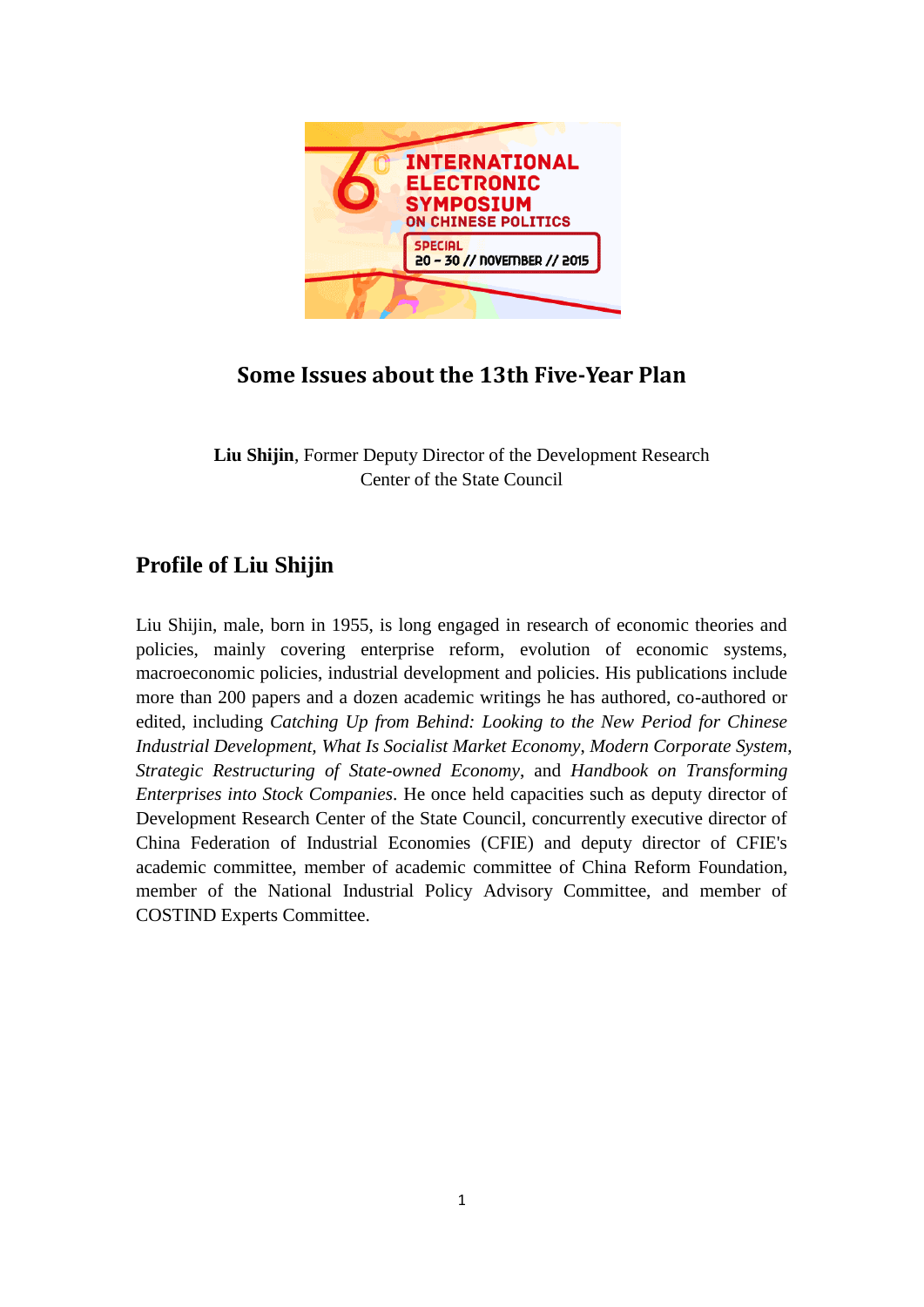## **Some Issues about the 13th Five-Year Plan**

The *Proposal of the CPC Central Committee for the Formulation of the 13th Five-Year Plan for National Economic and Social Development* (hereinafter referred to as the "Proposal") was adopted on the fifth plenary session of the 18th CPC Central Committee. As a key plan formulated at the critical stage of completing the building of a moderately prosperous society in all respects, the first of the two centennial goals, the 13th Five-Year Plan is one marking Chinese economic development into a "new normal" and a critical period of transformation and upgrading. It is also a plan formulated and fully implemented by the central collective leadership of this current administration. It is of great significance in many respects and will become a programmatic document for the next 5 years of China's economic and social development.

**First, about important changes in the connotation of the period of strategic opportunities for China's development.** Although China remains in an important period of strategic opportunities for its development during the 13th Five-Year Plan period, the connotation of the period of strategic opportunities has undergone profound changes. Of these changes, the most important one is that China's economic development hasentered a "new normal". The **international experience** shows that those successful catching-up economies, which enjoyed rapid growth for two or three decades, all experienced a slowdown in their economic growth without exception, when their per capita income reached 11,000 international dollars. Chinese per capita income reached this level last year, and the southeast coastal areas where such a level had been hit several years before, were the first to see a decrease in economic growth rate. **As far as the supply is concerned**, a turning point has been observed in Chinese population structure, labor force and flow of rural labor force to non-agricultural sectors, marking a narrowing space for technological catch-up. **As for the demand**, key industrial products have seen peak demands. China's economic development demonstrates three characteristics: change in growth rate, optimization of economic structure, and shifting of driving force. Its growth rate shifts to medium-to-high speed from high speed, and the size- and speed-oriented extensive growth mode is giving way to the quality- and efficiency-oriented intensive one. The economic restructuring is shifted to adjusting the existing and optimizing the additional resources from increasing the output and production capacities, and the driving force for development is switched to rely on innovation from the input of production elements such as resources and low-cost labor force. In view of regularity of the "new normal", such changes which are independent of human consciousness will remain the necessary requirements on Chinese economic development at a particular stage. Without a full understanding of these characteristics, some international sources who are accustomed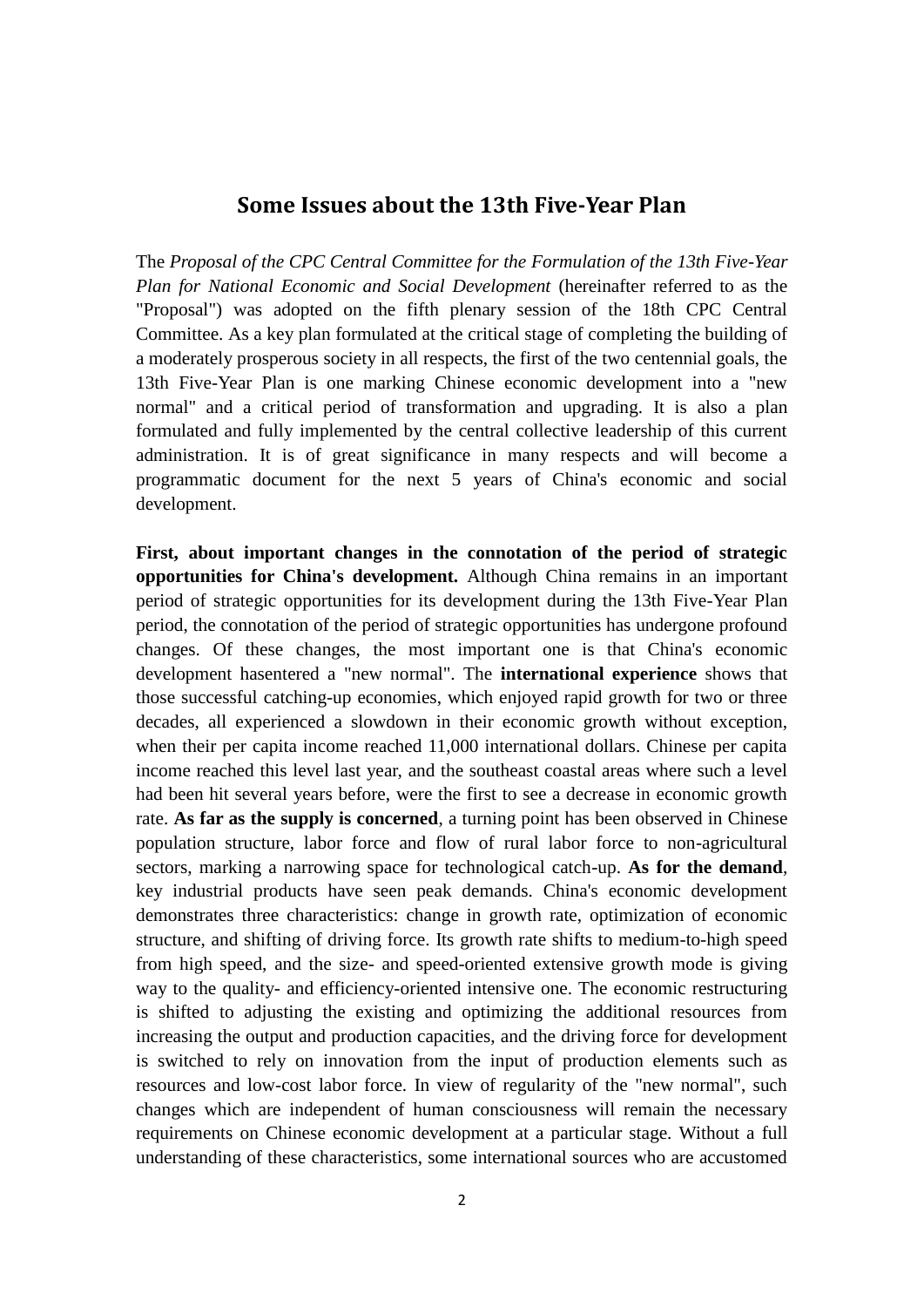to the rapid growth of Chinese economy, mistake the slowdown in Chinese economy for a big problem. Such changes in China's economic growth are normal in fact.

**Second, about the major targets of economic and social development during the 13th Five-Year Plan period.** The Proposal requires that new targets be achieved with efforts for the next 5 years in addition to the established goal of completing the building of a moderately prosperous society in all respects, that is, economic growth to be kept at a medium-to-high rate; the people's living standards and quality to be raised universally; the overall caliber of the population and the moral and ethical standards of the whole society to be significantly raised; the ecological and environmental quality to be overall improved; institutions in all sectors to be made more mature.

For the rate of economic growth which is a common concern, the Proposal does not give directly an indicator but set a target that its 2010 GDP and per capita income for both urban and rural residents should be doubled by 2020. To achieve this target, we should keep the annual economic growth above 6.5% from 2016 to 2020. Economic growth at a medium-to-high rate is beneficial to improving the people's livelihood and provides the people with better access to the fruits of completing the building of a moderately prosperous society in all respects. As China's economic development enters into a "new normal", it will take some time to resolve overcapacity, and to optimize and upgrade the industrial structure for innovation-driven development. It is there fore not easy to maintain a high growth rate against the downward pressure on economy. It is universally held by major research institutes both at home and abroad that the potential annual growth rate of Chinese economy during the 13th Five-Year Plan period will stay at 6%-7%. To sum up, it is possible for Chinese economy to maintain a growth rate of 7% or so in the future although some uncertainties lie ahead. Meanwhile, as the economic aggregate continues to increase, the growth rate will slow down, as a basic law so dictated. China's development during the 13th Five-Year Plan period should be examined not only in terms of growth speed and quantity, but also of economic increment and quality. In order to realize economic growth of quality, efficiency and sustainability, efforts should be made to transform the economic development modes, optimize the economic structure, improve the ecologic environment, and raise the developmental quality and efficiency.

**Third, about the five conceptions of development.** The Proposal requires the establishment of five conceptions of development, that is, innovative, coordinated, green, open and sharing. Although some of them were mentioned, the five conceptions were put forth as a mutually independent and supported whole for the first time. They are a systematic integration and sublimation of existing theories and practice on development. Innovation refers to the driving force; coordination is intended to solve the structural problems; green is targeted at sustainable development, embodying a new mode of development; opening focuses on utilization and optimal allocation of resources to the maximum extent; sharing is an expression of the starting point and the foothold of our development.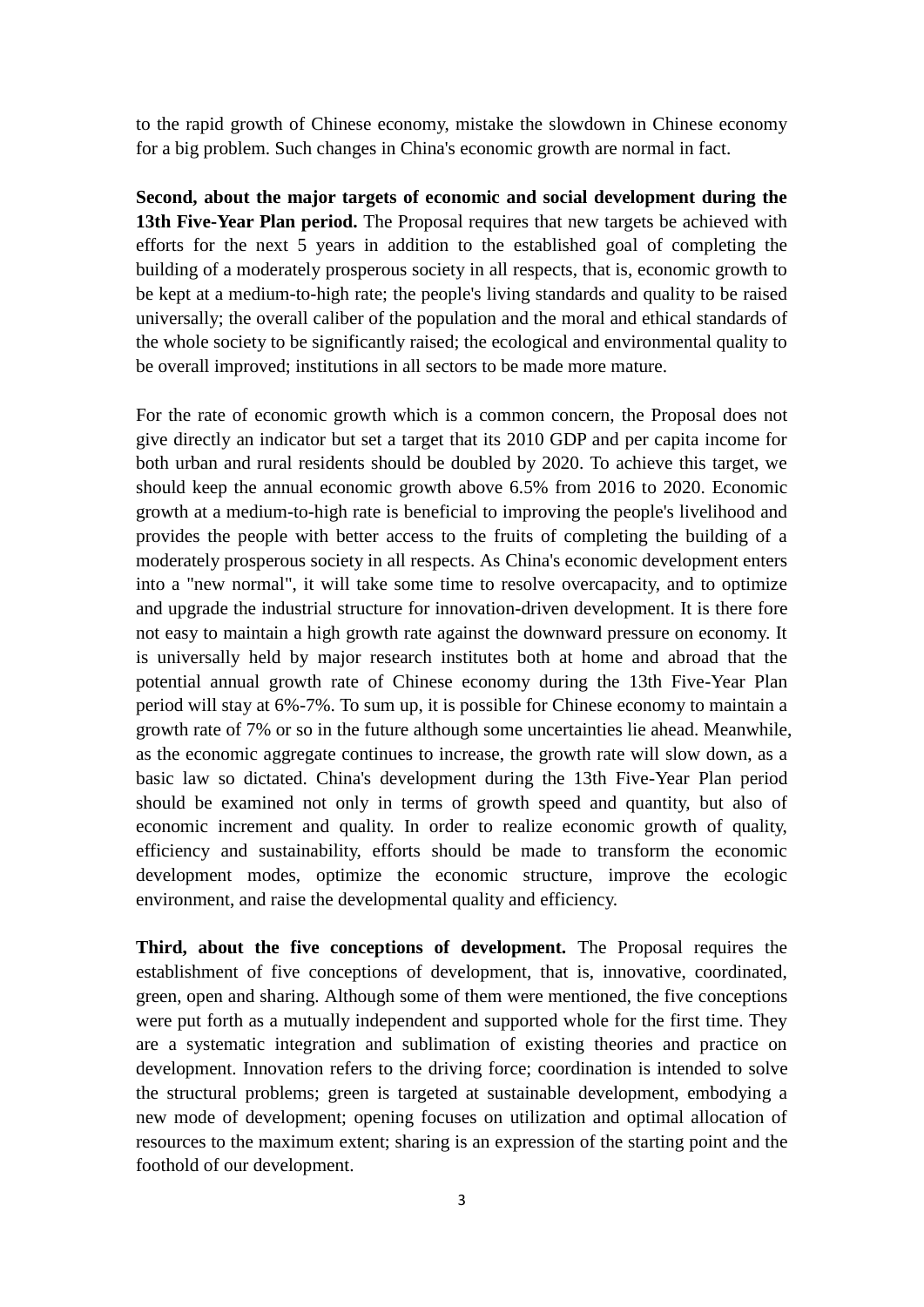**Fourth, about major measures for promoting economic and social development.** There are some 50 major measures to be taken, with the following key ones:

**The "weak spots" will be shored up**, that is, about 70 million people will be lift out of poverty as specified by the current standards of China. All poverty-stricken counties will be rid of their "poverty hats" in an effort to solve the regional poverty. 50 million poverty-stricken population will be helped to lift themselves out of poverty by means of industrial support, nonagricultural employment, relocation and resettlement. And the remaining 20 million people who lose or partially lose working capacity can be all covered by basic subsistence allowances and thus lifted out of poverty by means of social security.

**Efforts will be made to deepen the strategy of innovation-driven development.** A batch of major science and technology projects at the national level will be implemented, and a batch of national laboratories will be set up in major innovative areas. Active efforts will be increased to propose and lead international large sci-tech programs and projects.

**The most stringent environmental protection system will be put in practice.** Functional zones will be given full play as the basic protection system in the development of China's geographical space. The implementation of pollution control plans with respect to air, water and soil will be further advanced. A vertical management control system will be implemented in monitoring, surveillance and enforcement by the environmental protection agencies under the provincial level.

**Balanced development of population will be promoted,** with the strategy of population development to be improved. The two-child policy will be implemented to the full in an active response to the aging of population.

**Open economy will be developed in a higher level.** China will follow a win-win strategy of opening up and play an active part in global economic governance and the supplies of global public services and products in a bid to raise its institutional discourse power about global economic governance and build an extensive community of shared interests. To be specific, **first of all**, we will improve the external strategic layout. **Second**, we will bring new institutions of opening up into being, make the business environment law-based, international and convenient, improve the institutions and mechanisms that are beneficial to win-win cooperation and accommodate international trade and investment rules, enhance the quality of construction of experimental free trade zones (FTZ), fully implement the system of pre-establishment national treatment plus a negative list, and increase the two-way opening up of financial sector. **Third**, we will press ahead with the Belt and Road Initiative. Efforts will be made to take enterprises as subjects and follow the market-based operation, push ahead with the infrastructure connectivity and the construction of international